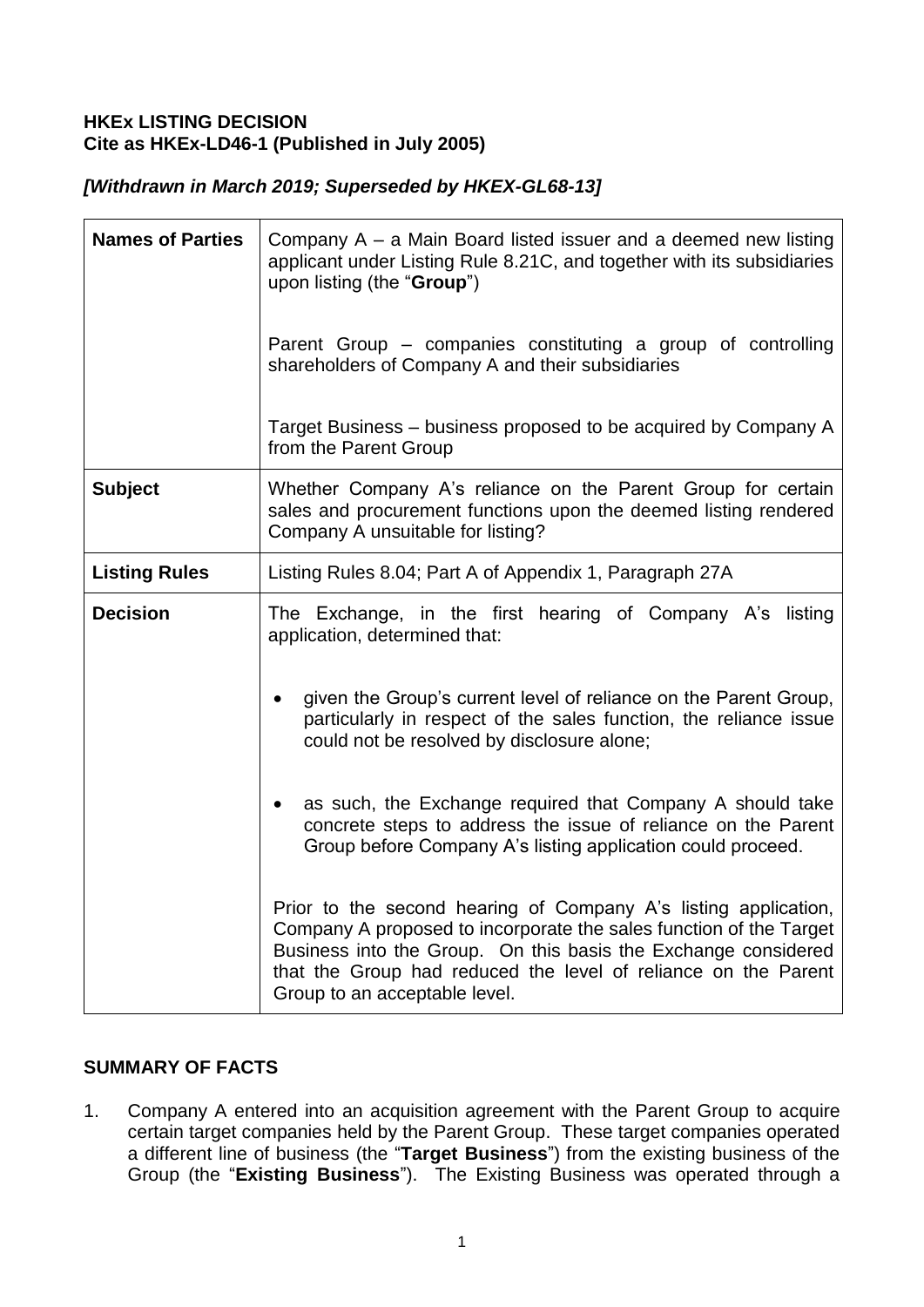subsidiary of the Group. A part of the share capital of that subsidiary was held by the Parent Group.

- 2. The Target Business was substantially larger than the Existing Business and the acquisition would result in a change in control. As such the proposed acquisition was treated as a reverse takeover transaction under the applicable Listing Rules and deemed to be a new listing of Company A's Shares.
- 3. A review of Company A's listing application included a consideration of Company A's independence. The Exchange noted the following issues in the course of its review:

#### *Sales*

a. As the Parent Group adopted a centralised sales function for its subsidiaries, over 95% of the sales of the Target Business and over 75% of the sales of the Existing Business were conducted through the sales network of the Parent Group.

#### *Procurement*

- b. Similarly, as the Parent Group adopted a centralised procurement function with respect to sourcing supplies for its subsidiaries, over 90% of the purchase of raw materials of the Target Business was sourced from the Parent Group. The Existing Business sourced a small percentage of raw materials from the Parent Group.
- 4. In response to the Exchange's concerns, the following submissions of the sponsor were noted:
	- a. Centralisation facilitated the division of responsibility and specialisation and therefore it was mutually beneficial to the Group and the Parent Group and this practice was not uncommon in the market.
	- b. The Group had the expertise, knowledge and resources to carry out its own sales and purchasing for the following reasons :
		- (i) services and raw materials were not unique;
		- (ii) the procurement and sales services provided by the Parent Group were on normal commercial terms and on a non-exclusive basis. The Group presently had the ability and discretion to decide the ultimate suppliers of the goods and services and to sell products to independent parties as and when it saw fit;
		- (iii) the Group presently participated actively in the procurement and sales functions under the Parent Group's central platform. The Group therefore had knowledge of the suppliers and customers; and
		- (iv) the Group had the management expertise to set up its own purchasing and sales departments or outsource such functions to independent parties.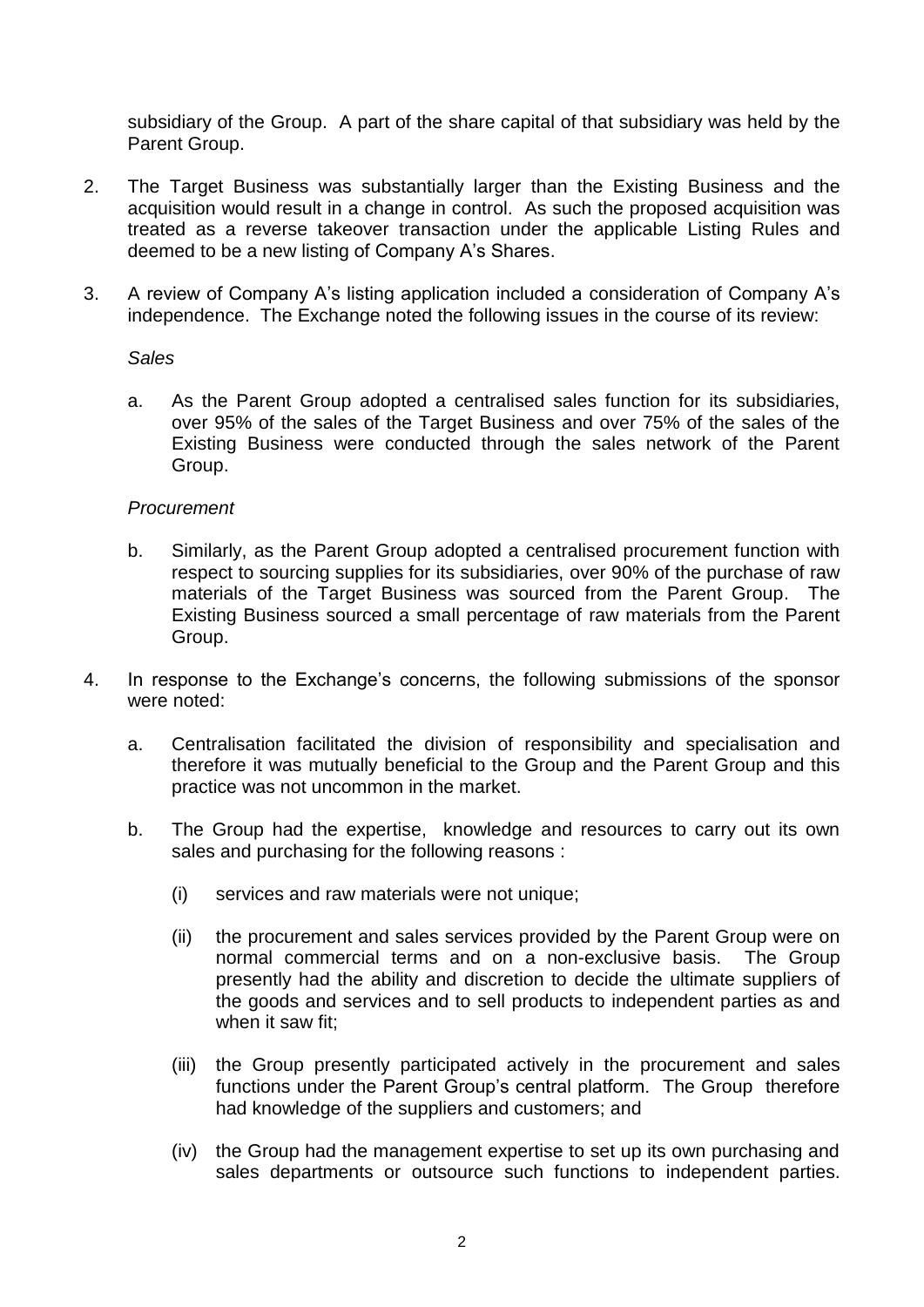Therefore, these functions could be replicated at similar competitive pricing as in the current model.

- c. The Group had proper internal control within the Group to ensure that all the connected transaction requirements under the Listing Rules would be complied with.
- d. The Parent Group had indicated its willingness to inject the procurement and sales platforms into the Group when the Group's rate of utilisation reached 50% of these platforms.

### **THE ISSUE RAISED FOR CONSIDERATION**

5. Whether Company A's reliance on the Parent Group for certain sales and procurement functions upon the deemed listing rendered Company A unsuitable for listing?

### **APPLICABLE LISTING RULES OR PRINCIPLES**

- 6. Listing Rule 8.04 requires "[B]oth the issuer and its business, in the opinion of the Exchange, be suitable for listing."
- 7. Part A of Appendix 1 of the Listing Rules, paragraph 27A requires a statement explaining how the issuer is satisfied that it is capable of carrying on its business independently of the controlling shareholder (including any close associate<sup>1</sup> thereof) after listing, and particulars of the matters that it relied on in making such statement.
- 8. When interpreting the requirements under Part A of Appendix 1, Paragraph 27A of the Listing Rules, the Exchange normally requires an applicant to take into account the following:
	- a. financial independence;
	- b. independent access to sources of supplies/ raw materials for production;
	- c. independence of production/ operation capabilities; and
	- d. independence of access to customers and independent management.

#### **THE ANALYSIS**

1

- 9. The Exchange ordinarily interprets the requirements in the Listing Rules on reliance as disclosure based. However, where a company's current operating structure is highly dependent on its parent, this could give rise to concerns such as:
	- transfer pricing:
	- conflicts of interests between the listed and unlisted parts of the operation and

<sup>1</sup> Rule amended in July 2014.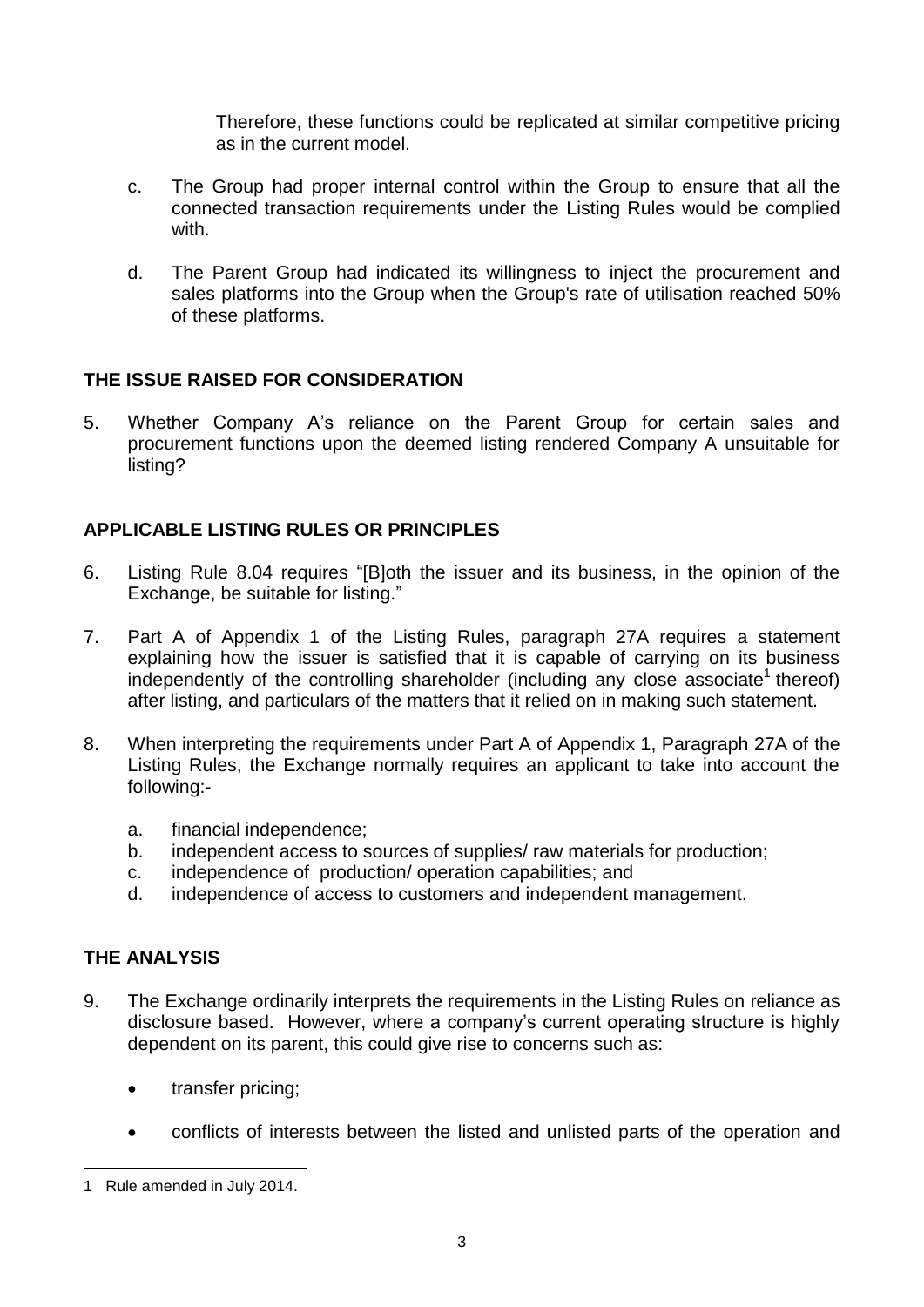their respective investors;

- substantial reliance on the protection mechanisms offered by the connected transactions requirements under the Listing Rules; and
- how performance of the listed part of the company may be independently evaluated.
- 10. These concerns would be less on reliance, but rather on whether the current structure of listing parts, as opposed to the whole, of an integrated operation would result in significant risks to the company, to the extent that the protection of shareholders' interest would be a concern under applicable provisions of the Listing Rules.
- 11. Where these concerns could not be addressed, it could translate into a concern regarding whether such reliance on the parent would render the company not suitable for listing. In this respect, the Exchange retains an overall discretion to reject applications on the ground of unsuitability for listing.
- 12. Applying the above analysis and after considering the submissions of the sponsor, the Exchange had the following findings:
	- a. The Exchange did not agree that the Group could easily replicate the functions centralised with the Parent Group, in particular the sales function, in the event that the Group sought to discontinue these functions with the Parent Group for the following reasons:
		- the large size of the central sales function presently performed by the Parent Group, and that the experience of the Group in these procurement and sales processes performed by the Parent Group were not based on contractual arrangements but on goodwill between the Group and the Parent Group;
		- development of independent purchase and sales platforms by the Group after listing might utilise third party systems. This might require obtaining new licences and this concern was not addressed; and
		- the setting of a threshold of 50% utilisation rate by the Parent Group as the trigger point for injecting the sales/ procurement functions in the Group was a pure commercial decision. But before such injection could take place, additional government or other approvals might be required and this concern was not addressed.
	- b. Given the significant reliance that the Group had placed with the Parent Group on the sales and procurement functions, Company A would continue to have a number of significant connected transactions with the Parent Group. Consequently, heavy burdens would be placed on the effectiveness of the mechanisms for shareholders protection under the Listing Rules, for example on questions involving conflicts of interest, transfer pricing, fair evaluation of performance of the listed part. The effectiveness of these mechanisms remained untested.